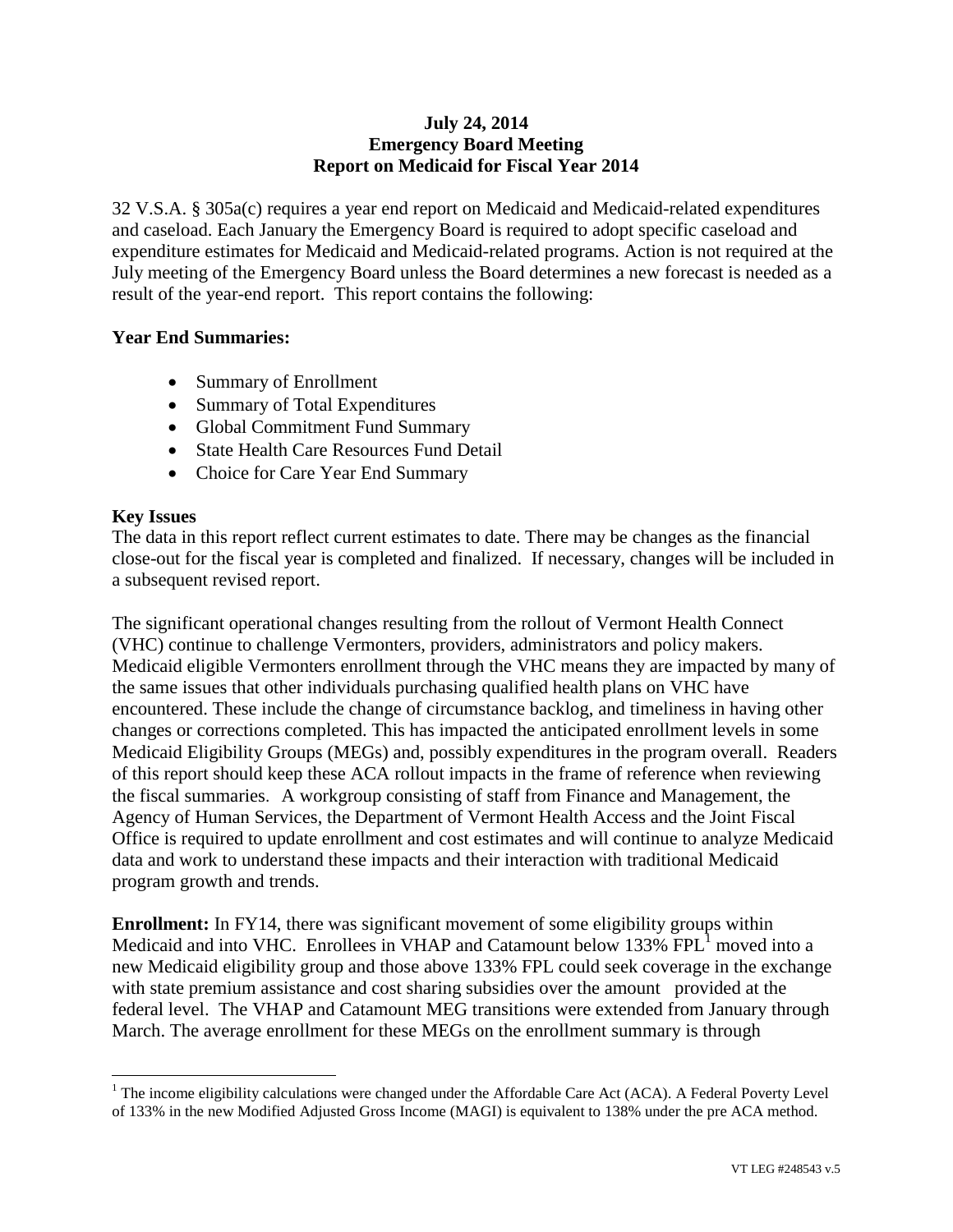December 2013, with the three-month January to March 2014 extension average reported in a break out box below. Some enrollees were initially transitioned to an incorrect MEG and these are being corrected. In addition, the new eligibility criteria under ACA means over time there is anticipation of more movement across MEGs as re-enrollments occur. This may take some time, as CMS has approved a temporary delay of Medicaid renewals, with extended eligibility while VHC enrollment issues are resolved.

**Global Commitment (GC):** The Global Commitment Fund (GCF) FY14 balance sheet shows, after encumbrances, a \$20.6 million cash balance in the GCF. This is very different from what was expected. The FY14 budget adjustment anticipated and funded increases in the GCF driven by slightly higher FY13 year-end trends and higher than projected expenditures in the first six months of FY14 in certain cost categories. Also, at that time it was known that the state would be facing costs not initially budgeted related to the extension of the Catamount program through March. This means in the second half of FY14, GC spending slowed below expectation not only by the amount of the current cash balance, but also by the amount needed to cover the roughly \$10 million in Catamount extension costs from January through March.

The challenge is in determining just how much good news this represents. Analysis is required to determine how much of this cost underage is timing related and/or due to enrollment issues. Once these issues and backlogs are resolved, will there be "catch up" increases in some expense categories? The accuracy of initial estimates of enrollment in the MEGs most impacted by the ACA, as well as underlying utilization trend changes also need to be determined for impact on future program and enrollment costs. As enrollment issues and backlogs are resolved, there will be a better understanding of the nature of this surplus and long term impact.

**State Health Care Resources Fund (SHCRF):** The SHCRF closed FY14 in balance. However, this can be viewed as a bit of a disappointment since a \$4 million balance was anticipated in January based the FY14 adopted forecast. This anticipated balance was not counted on in building the FY15 budget, it was instead held for the anticipated Catamount extension cost if needed. The major reasons this fund did not end at the anticipated level are: the hospital provider tax came in under forecast; an adjustment to the beginning balance due to cash versus accrual accounting in the FY13 cash balance estimate; and an excess spending authorization to close out the Agency of Human Services.

The updated revenue estimate for FY15 indicates the fund is projected to be \$4 million in deficit based on the as passed fund appropriation for FY15. The fund does not have a reserve requirement so this gap will need to be addressed in the General Fund during the budget adjustment if it remains.

**Choices for Care (CFC):** Sec. E.308 of 2014 Act 179 outlined the methodology for calculating "savings" in the Choices for Care Program and outlined several spending priorities. At the end of the 2014 Fiscal Year (FY) the Choices for Care program had \$6,347,587 (\$2,761,835 General Fund (GF)) unspent. The priorities for reinvestment of these funds are as follows:

1) The reinvestment plan presented at the close of FY 2013 included bringing funds forward into FY 2015 to pay for moderate needs services. The total amount needed to cover these services is \$2,804,691 (\$1,220,321 GF).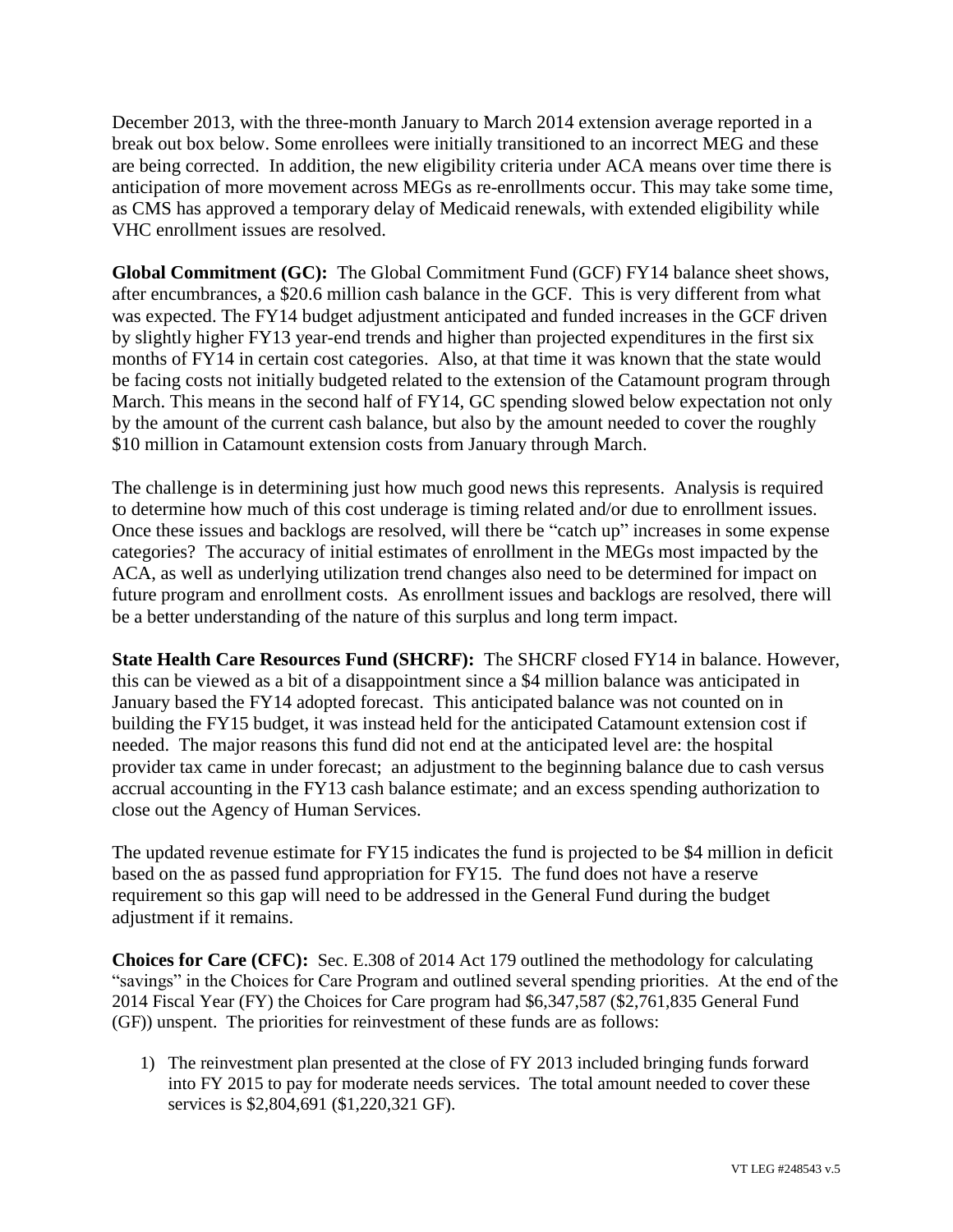- 2) Sec E.308(a) states that "an amount equal to one-percent of the previous fiscal year total Choices for Care expenditures to function as a reserve to be used in the event of a fiscal need to freeze Moderate Needs Group enrollment." One-percent of the FY 2014 Choices for Care expenditures equates to \$1,775,144 (\$772,365 GF).
- 3) Sec. E.308(g) requires any savings from FY 2014 to "first be allocated for expenditure increase in the Choices for Care home- and community-based programs due to the negotiated agreements related to independent direct care in those programs". The additional costs due to the negotiated agreement amount to \$816,726 (\$355,357).
- 4) Sec. E.308(g) requires that the funds "secondly be allocated for the purposes of 2014 Acts and Resolves No.95, Sec. 75a". This section authorizes the Department of Disabilities Aging and Independent Living "to use up to \$1,000,000 in fiscal years 2014 and 2015 on one-time investments that directly benefit eligible choices for care enrollees and one-time investments to home- and community-based providers that are consistent with and prioritized based on current needs analysis to meet the overall strategic goals and outcomes of the waiver." The remaining \$951,025 (\$413,791 GF) will be used for this purpose.

#### **FY 2014 Choices For Care funds available for reinvestment**

| <b>Calculation of "savings"</b>         |     | <b>General Fund</b> | <b>Gross</b>  |
|-----------------------------------------|-----|---------------------|---------------|
| FY 2014 Funds Appropriated              |     |                     | \$210,598,907 |
| Less Allocation for Acute Care Services |     |                     | 27,491,139    |
| Less C4C expenditures                   |     |                     | 177,514,437   |
| <b>Gross Dollars Remaining</b>          |     |                     | \$5,593,331   |
| <b>General Fund Share</b>               | SS. | 2,761,835           |               |

\* General fund share is based on the actual federal match including the Money Follows the Person Enhanced match

|                                             | <b>General Fund</b> |           |  | Gross     |  |  |
|---------------------------------------------|---------------------|-----------|--|-----------|--|--|
| <b>FY14 Reinvestment Funds</b>              |                     | 2,761,835 |  | 6,347,587 |  |  |
| Less Reinvestments approved in the FY14 for |                     | 1,220,321 |  | 2,804,691 |  |  |
| expenditure in FY 2015                      |                     |           |  |           |  |  |
| Less 1% Contingency                         |                     | 772,365   |  | 1,775,144 |  |  |
| Less Costs of the Direct Care Workers       |                     | 355,357   |  | 816,726   |  |  |
| Remaining Balance for one time investments  |                     | 413.791   |  | 951,026   |  |  |

\*\* Note FY15 State Share Match Rate  $= 43.51\%$ 

**Federal Medical Assistance Percentage (FMAP):** Base FMAP remains an area of pressure in for FY16. In the underlying base FMAP rate, i.e. the state share is going up by 0.9%. On a Medicaid base of \$1.6 billion, this change translates into roughly \$14 million of addition state funds pressure as we begin to build the FY16 budget.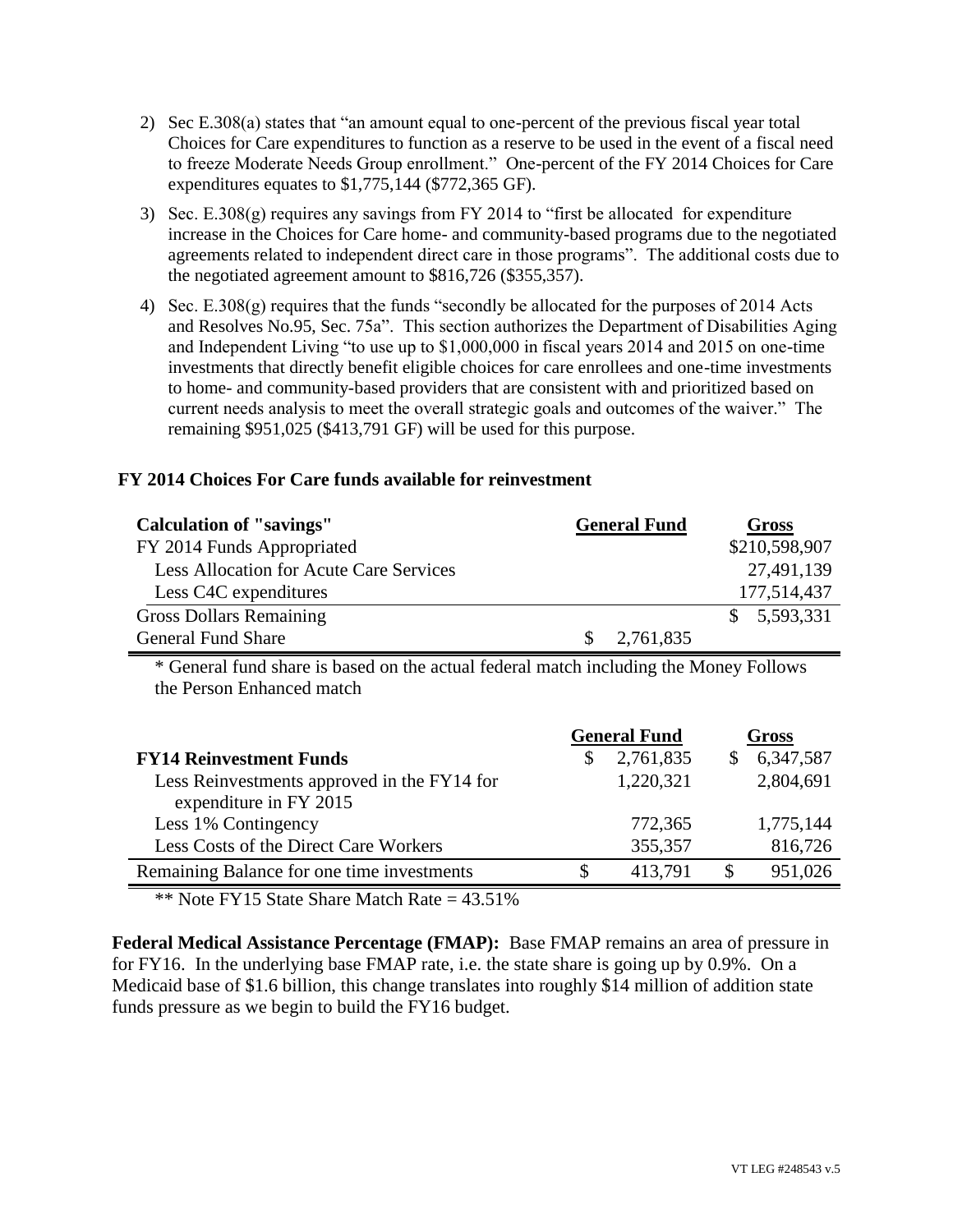#### **Medicaid and Medicaid Related Enrollment**

| <b>PROGRAM ENROLLMENT</b>                      |             |             |              |              |             |          |             |               |
|------------------------------------------------|-------------|-------------|--------------|--------------|-------------|----------|-------------|---------------|
|                                                | FY09 Actual | FY10 Actual | FY 11 Actual | FY 12 Actual | FY13 Actual | FY14 BAA | FY14 Actual | <b>FY15</b>   |
| <b>Adults</b>                                  |             |             |              |              |             |          |             | <b>Budget</b> |
| Aged, Blind, or Disabled (ABD)/Medically Needy | 12,550      | 13,337      | 13,786       | 13,977       | 14,304      | 14,660   | 14,578      | 15,004        |
| <b>Dual Eligibles</b>                          | 14,753      | 15,192      | 16,014       | 16,634       | 17,118      | 17,351   | 17,323      | 17,558        |
| General                                        | 9,847       | 10,358      | 10,896       | 11,235       | 11,375      | 11,550   | 12,730      | 11,679        |
| VHAP (see note for FY14)                       | 28,224      | 33,249      | 36,706       | 36,991       | 37,486      | 37,921   | 36,812      | n/a           |
| VHAP ESI (see note for FY14)                   | 821         | 949         | 904          | 825          | 791         | 764      | 739         | n/a           |
| Catamount (see note for FY14)                  | 6,350       | 9,058       | 9,921        | 10,713       | 11,486      | 13,208   | 13,043      | n/a           |
| ESIA (see note for FY14)                       | 478         | 682         | 747          | 726          | 746         | 772      | 714         | n/a           |
| <b>New Adult</b>                               | n/a         | n/a         | n/a          | n/a          | n/a         | 34,834   | 43,018      | 35,059        |
| <b>Subtotal Adults</b>                         | 73,023      | 82,825      | 88,974       | 91,101       | 93,306      | 131,061  | 138,957     | 79,301        |
|                                                |             |             |              |              |             |          |             |               |
| Exhange <300% FPL - Premium Subsidy            |             |             |              |              |             | 40,748   | 10,626      | 42,785        |
| Exhange <300% FPL - Cost Share Subsidy         | n/a         | n/a         | n/a          | n/a          | n/a         | 15,094   | 3,369       | 15,849        |
| <b>Subtotal Subsidy</b>                        |             |             |              |              |             | 55,842   | 13,994      | 58,635        |
|                                                |             |             |              |              |             |          |             |               |
| <b>Children</b>                                |             |             |              |              |             |          |             |               |
| Blind or Disabled (BD)/Medically Needy         | 3,605       | 3,606       | 3,696        | 3,712        | 3,695       | 3,712    | 3,555       | 3,714         |
| General                                        | 52,224      | 54,266      | 55,053       | 55,274       | 55,361      | 55,646   | 55,641      | 55,846        |
| Underinsured                                   | 1,212       | 1,176       | 1,131        | 1,068        | 977         | 874      | 1,154       | 775           |
| SCHIP (Uninsured)                              | 3,412       | 3,523       | 3,686        | 3,909        | 3,977       | 4,174    | 3,795       | 4,329         |
| <b>Subtotal Children</b>                       | 60,453      | 62,571      | 63,566       | 63,963       | 64,010      | 64,406   | 64,145      | 64,664        |
|                                                |             |             |              |              |             |          |             |               |
| <b>Pharmacy Only Programs</b>                  | 12,456      | 12,550      | 12,751       | 12,655       | 12,546      | 12,510   | 13,771      | 12,489        |
|                                                |             |             |              |              |             |          |             |               |
| <b>Choices for Care</b>                        | 4,016       | 3,925       | 3,889        | 3,891        | 3,886       | 3,884    | 4,007       | 3,875         |
| Nursing Home, Home & Community Based, ERC      |             |             |              |              |             |          |             |               |
|                                                |             |             |              |              |             |          |             |               |
|                                                |             |             |              |              |             |          |             |               |
| <b>Total</b>                                   | 149,948     | 161,871     | 169,180      | 171,610      | 173,748     | 252,609  | 231,504     | 203,115       |

|                                                                                                      | <b>Average For</b> | Jan-Mar 2014 |
|------------------------------------------------------------------------------------------------------|--------------------|--------------|
| <b>Notes</b>                                                                                         | <b>VHAP</b>        | 3.437        |
| VHAP, VHAP ESI, Catamount, and ESIA, and 6 month average, Jul '13 to Dec '13                         | VHAP ESI           | 316          |
| Premium and Cost Sharing subsidies are 6 month average, Jan '14 thru Jun '14                         | <b>Catamount</b>   | 7,683        |
| Jan thru June - ABD reduced by 3,500 MR/M8 eligibility codes, which were then included in New Adults | <b>IESIA</b>       | 618          |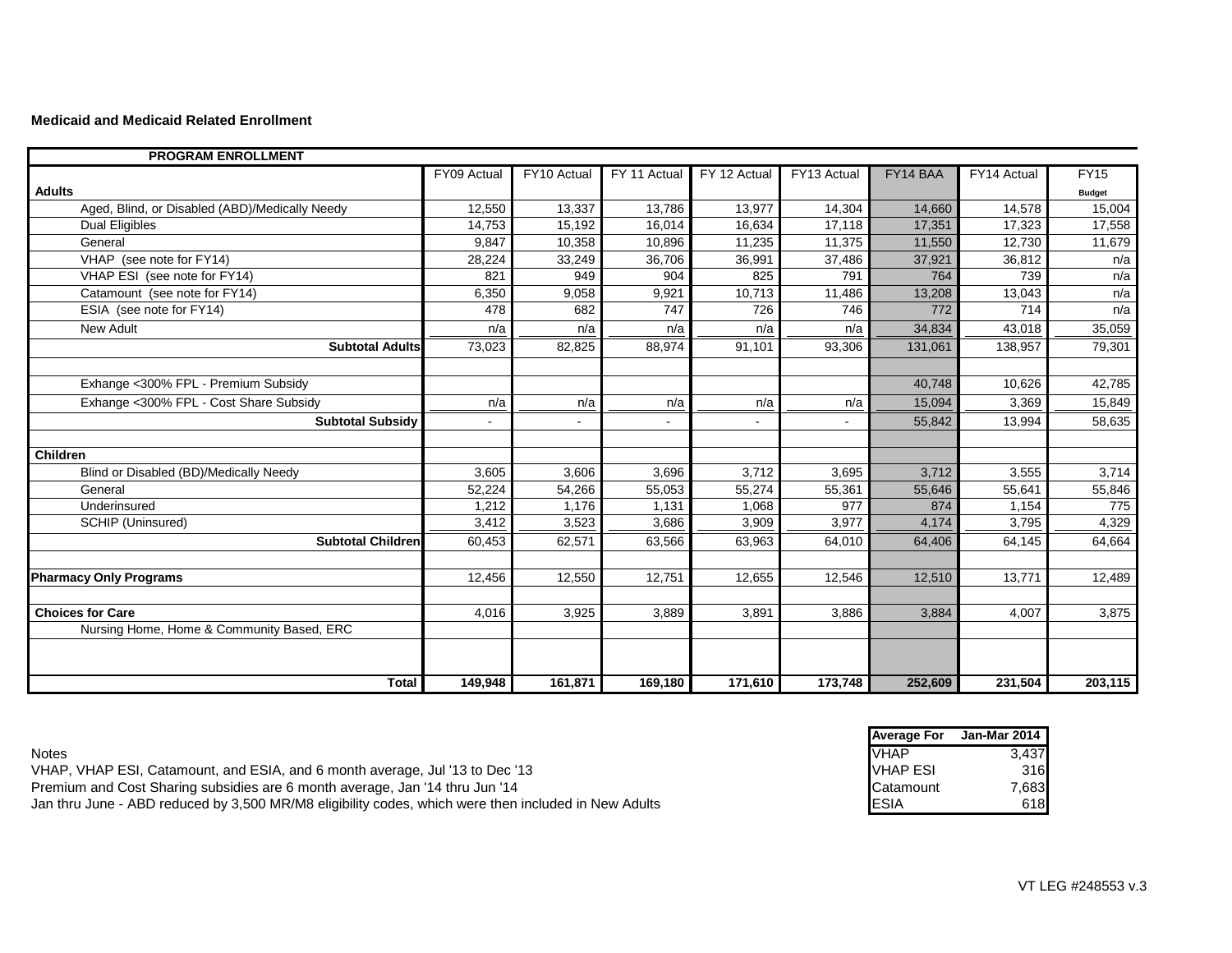## **Summary of Total Expenditures**

Medicaid and Medicaid Related

|                                                                                                | <b>FY09</b><br>Actual | <b>FY10</b><br>Actual | <b>FY11</b><br>Actual              | <b>FY12</b><br>Actual              | <b>FY14</b><br><b>BAA</b>          | <b>FY14</b><br><b>Final Est</b>    | <b>FY15</b><br><b>Budgeted</b>     |
|------------------------------------------------------------------------------------------------|-----------------------|-----------------------|------------------------------------|------------------------------------|------------------------------------|------------------------------------|------------------------------------|
| Non Capitated Administration                                                                   | 6,116,390             | 5,698,974             | 6,516,131                          | 5,700,438                          | 6,292,136                          | 6,291,473                          | 6,502,870                          |
| <b>Global Commitment Waiver</b>                                                                |                       |                       |                                    |                                    |                                    |                                    |                                    |
| <b>GC</b> - Administration                                                                     | 74,349,470            | 75,955,385            | 72,314,139                         | 74,150,382                         | 89,030,291                         | 86,325,395                         | 89,843,871                         |
| GC - Program                                                                                   | 779,104,938           | 850,692,110           | 900,949,532                        | 913,875,330                        | 1,097,264,567                      | 1,063,927,741                      | 1,107,291,627                      |
| GC - Investments (CNOM)                                                                        | 53,463,741            | 46,598,068            | 49,287,654                         | 83,277,460                         | 99,988,919                         | 106,856,666                        | 109,236,349                        |
| GC - Certified (non -cash program & cnom)                                                      | 28,079,069            | 29,600,582            | 24,578,280                         | 26,938,357                         | 27,469,572                         | 27,799,832                         | 28,065,597                         |
|                                                                                                | 934,997,218           | 1,002,846,145         | 1,047,129,605                      | 1,098,241,529                      | 1,313,753,349                      | 1,284,909,633                      | 1,334,437,444                      |
| Exchange Cost Sharing Subsidy (State Only)<br>Exchange Vermont Premium Assistance (State Only) |                       |                       |                                    |                                    | 1,484,460                          | 332,623<br>610,022                 | 3,117,367                          |
| Choices For Care Waiver (LTC)                                                                  | 197,954,288           | 194,618,136           | 191,968,805                        | 196,477,952                        | 206,058,919                        | 205,224,249                        | 206,894,740                        |
| Pharmacy - State Only                                                                          | 6,534,312             | 1,718,090             | 1,812,342                          | $(4,082,889)$ *                    | 2,000,880                          | 1,004,506                          | 3,170,931                          |
| Catamount - State Only > 200% - Administration<br>Catamount - State Only > 200% - Program      | 905,626<br>8,682,014  | 314,476<br>7,752,108  | 100% incl in GC<br>100% incl in GC | 100% incl in GC<br>100% incl in GC | 100% incl in GC<br>100% incl in GC | 100% incl in GC<br>100% incl in GC | 100% incl in GC<br>100% incl in GC |
| <b>DSH</b>                                                                                     | 35,648,781            | 37,448,782            | 37,448,782                         | 37,448,782                         | 37,448,782                         | 37,448,781                         | 37,448,781                         |
| Clawback (state only funded)                                                                   | 20,779,093            | 13,332,383            | 17,684,471                         | 23,784,030                         | 26,480,467                         | 25,833,314                         | 26,618,207                         |
| <b>SCHIP</b>                                                                                   | 7,231,315             | 6,972,994             | 7,642,495                          | 8,598,982                          | 9,688,900                          | 9,584,604                          | 10,072,000                         |
| Total                                                                                          | 1,218,849,037<br>9.1% | 1,270,702,088<br>4.3% | 1,310,202,631<br>3.1%              | 1,366,168,824<br>4.3%              | 1,603,207,893<br>6.6%              | 1,571,239,205<br>4.4%              | 1,628,262,340<br>1.6%              |

FY13 GC Program includes \$60m for GME representing both the FY12 and FY13 years FY10 >200% Catamount is 1/2 year - these expenses are moved into GC after Jan 1, 2010.

\*\* DVHA has worked aggressively to ensure rebates are collected to the fullest extent possible. One result of this effort has resulted in rebate collections higher than expected in the State Only program due to DVHA only paying cost-sharing for these prescriptions yet collecting full rebates. Therefore, it has been determined that we need to change the state-only rebate billing processes to only collect a proportionate rebates. This change, codified in Act 162 Section E.307.6 changed 33 V.S.A. § 1901 (a)(4). We do not expect this year's activity to recur. As a result of these changes, we expected to increase overall compliance but see reduced collections from the manufacturers from which we have collected rebates. Projections for next year will be affected by these changes.

Most of the Buy-In program is included in the GC waiver and a small portion is in the CFC waiver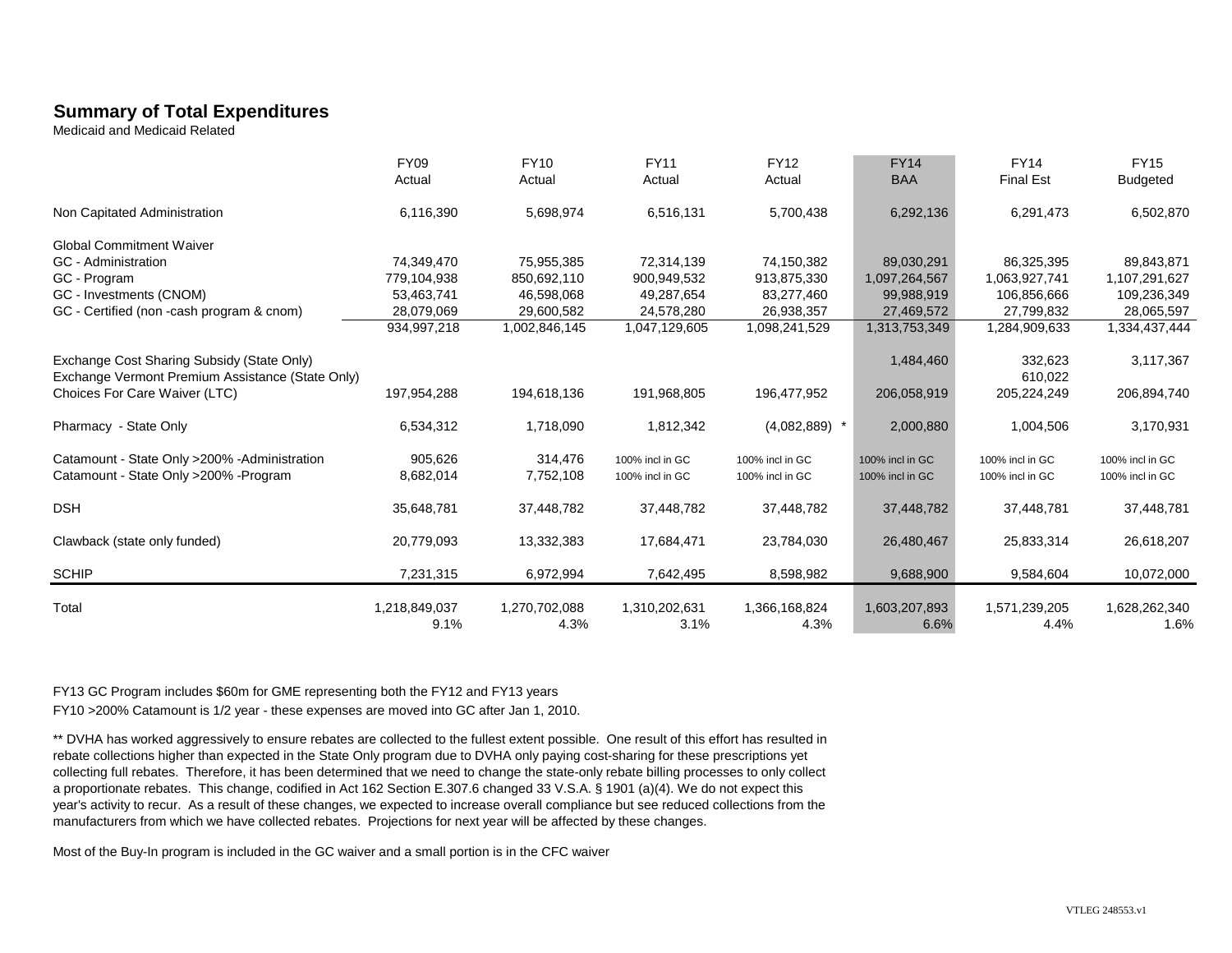### **Global Commitment - Cash Balance Sheet - FY09 to FY14 (Estimated)**

(these are gross combined federal and state funds)

|                                                                                             | <b>FY09 Actual</b>                    | FY10 Actual                           | <b>FY11 Actual</b>                    | <b>FY12 Actual</b>                    | <b>FY13 Actual</b>                    | <b>FY14</b><br><b>Estimated</b>         | FY15 Budget                           |
|---------------------------------------------------------------------------------------------|---------------------------------------|---------------------------------------|---------------------------------------|---------------------------------------|---------------------------------------|-----------------------------------------|---------------------------------------|
| <b>Cash Carryforward from Prior Year</b>                                                    | 42,285,554                            | 25,026,759                            | 61,860,271                            | 86,673,268                            | 86,662,450                            | 86,542,106                              | 0                                     |
| <b>Revenues - Cash Capitated Payments (4)</b>                                               | 889,659,354                           | 1,010,079,082                         | 1,047,364,322                         | 1,061,421,619                         | 1,192,428,821                         | 1,190,118,931                           | 1,298,038,139                         |
| <b>Expenses - Cash Capitated</b>                                                            |                                       |                                       |                                       |                                       |                                       |                                         |                                       |
| Administration                                                                              | 74,349,470                            | 75,955,385                            | 72,314,139                            | 74,150,382                            | 83,170,036                            | 86,325,395                              | 89,843,871                            |
| Program                                                                                     | 779,104,938                           | 850,692,110                           | 900,949,532                           | 913,875,108                           | 1,025,039,145                         | 1,063,927,741                           | 1,107,291,627                         |
| <b>Investment</b>                                                                           | 53,463,741                            | 46,598,068                            | 49,287,654                            | 73,406,946                            | 84,339,985                            | 96,951,080                              | 100,902,641                           |
| <b>Total Cash Expenses</b>                                                                  | 906,918,149                           | 973,245,563                           | 1,022,551,325                         | 1,061,432,436                         | 1,192,549,166                         | 1,247,204,215                           | 1,298,038,139                         |
| <b>End-of-Year Cash Balance</b><br>Less encumbrances<br>Available End-of-Year Cash Balance  | 25,026,759                            | 61,860,278                            | 86,673,268                            | 86,662,450                            | 86,542,106                            | 29,456,822<br>(8,797,926)<br>20,658,896 | 0                                     |
| Non-capitated administrative expenses (1)<br>Non-cash expenses (2)<br>Non-cash revenues (3) | 6,116,390<br>28,079,069<br>31,170,027 | 5,698,974<br>29,600,582<br>30,722,883 | 6,516,131<br>24,782,283<br>24,782,283 | 5,700,438<br>26,938,357<br>26,938,357 | 6,098,492<br>26,914,096<br>26,914,096 | 6,291,473<br>27,799,832<br>27,799,832   | 6,502,870<br>28,065,597<br>28,065,597 |

#### **Notes:**

(1) Non-capitated expenses are cash expenses but are paid outside of capitation pmt and do not affect fund balance.

(2) Non-cash expenses include 5 certified programs in which non-federal expenses are not State cash expenses.

(3) Non-cash revenues include 5 certified programs in which non-federal revenues are not State cash revenues.

(4) FY10 cash capitated payments reflect the full current-year per-member per-month payment obligation. As